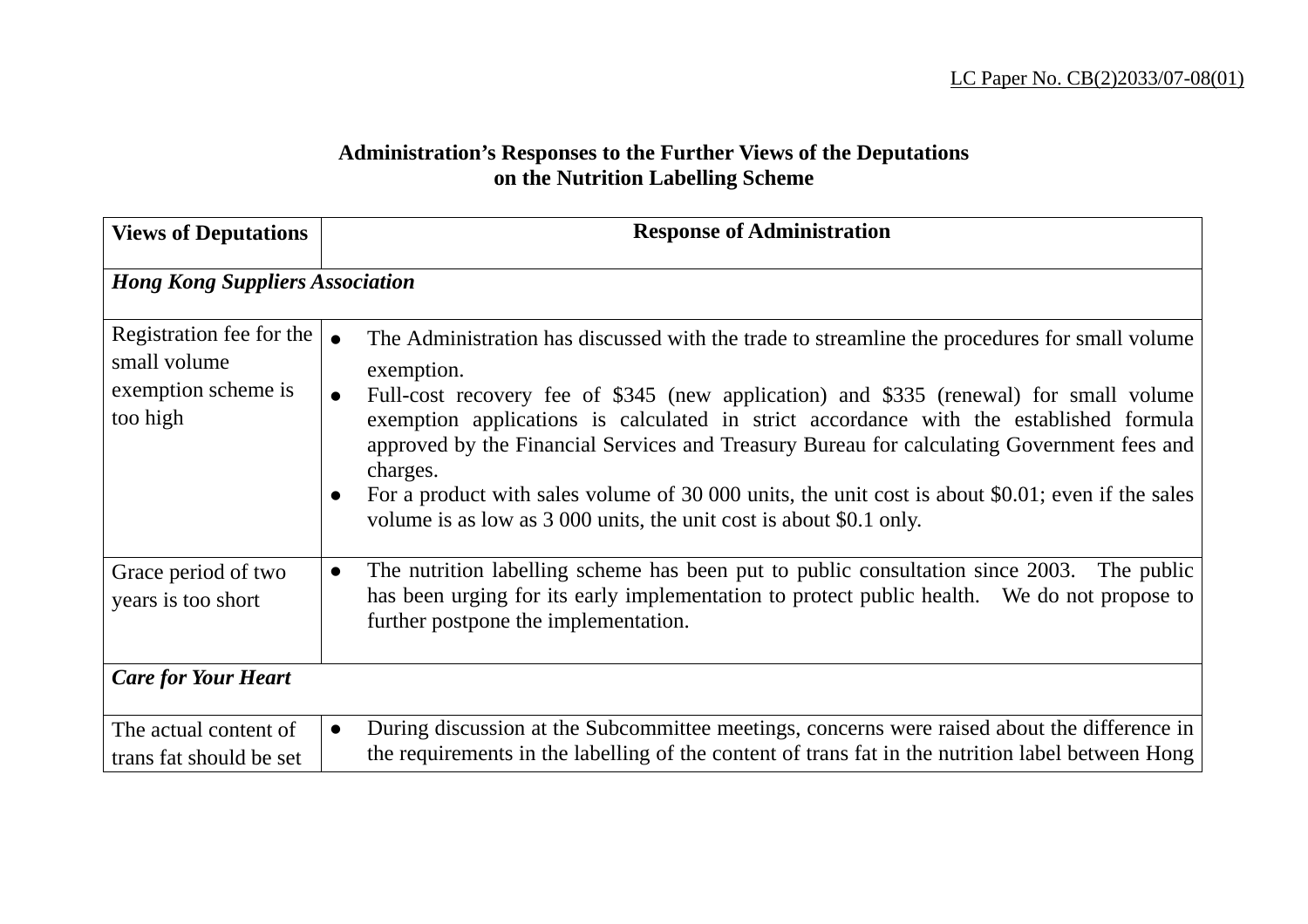| out. It would be<br>misleading if a product<br>with no more than 0.3<br>g of trans fat could be<br>labelled as "trans fat<br>free". | Kong and other countries.<br>Given that there is currently no Codex standard for trans fat free claim and neither is there an<br>$\bullet$<br>international standard commonly adopted by countries on the labelling of trans fat, we have<br>considered the feasibility of dealing with such food labels with certain degree of latitude.<br>The Administration proposes that for the labelling of the content of trans fat in the list of<br>$\bullet$<br>nutrients, food traders may comply with the labelling requirements of jurisdictions outside<br>Hong Kong which require the marking and labelling of trans fat. It must be stressed that the<br>proposal is confined to the labelling of the content of trans fat on the nutrition label. The<br>standard for making a trans fat free claim remains the same as set out in Schedule 8 to the<br>Amendment Regulation (i.e. 0.3 g per 100 g of food and meets the condition for low saturated<br>fat claim).<br>The nutrition labelling scheme will commence on 1 July 2010. We will review this<br>$\bullet$<br>arrangement in one year's time after the implementation of the nutrition labelling scheme<br>having regard to the international development in the setting of standard for trans fat, the<br>public's view on the labelling of trans fat in prepackaged food and the actual market situation<br>in the labelling of trans fat.<br>During the two-year grace period before implementation of nutrition labelling, we will engage<br>$\bullet$<br>both the public and the trade in a series of education programmes which include educating the<br>public in the reading of food labels and facilitating the trade in providing nutrition labels,<br>including the labelling of trans fat. |
|-------------------------------------------------------------------------------------------------------------------------------------|--------------------------------------------------------------------------------------------------------------------------------------------------------------------------------------------------------------------------------------------------------------------------------------------------------------------------------------------------------------------------------------------------------------------------------------------------------------------------------------------------------------------------------------------------------------------------------------------------------------------------------------------------------------------------------------------------------------------------------------------------------------------------------------------------------------------------------------------------------------------------------------------------------------------------------------------------------------------------------------------------------------------------------------------------------------------------------------------------------------------------------------------------------------------------------------------------------------------------------------------------------------------------------------------------------------------------------------------------------------------------------------------------------------------------------------------------------------------------------------------------------------------------------------------------------------------------------------------------------------------------------------------------------------------------------------------------------------------------------------------------------------------|
|                                                                                                                                     | <b>Hong Kong Nutrition Association and Hong Kong Dietitians Association</b>                                                                                                                                                                                                                                                                                                                                                                                                                                                                                                                                                                                                                                                                                                                                                                                                                                                                                                                                                                                                                                                                                                                                                                                                                                                                                                                                                                                                                                                                                                                                                                                                                                                                                        |
| There shall be no<br>exemption to all small                                                                                         | In relation to small sales volume food products with nutrition claims, the Administration notes<br>$\bullet$<br>the estimate from the food trade that if they are not exempted, some 15 000 food products                                                                                                                                                                                                                                                                                                                                                                                                                                                                                                                                                                                                                                                                                                                                                                                                                                                                                                                                                                                                                                                                                                                                                                                                                                                                                                                                                                                                                                                                                                                                                          |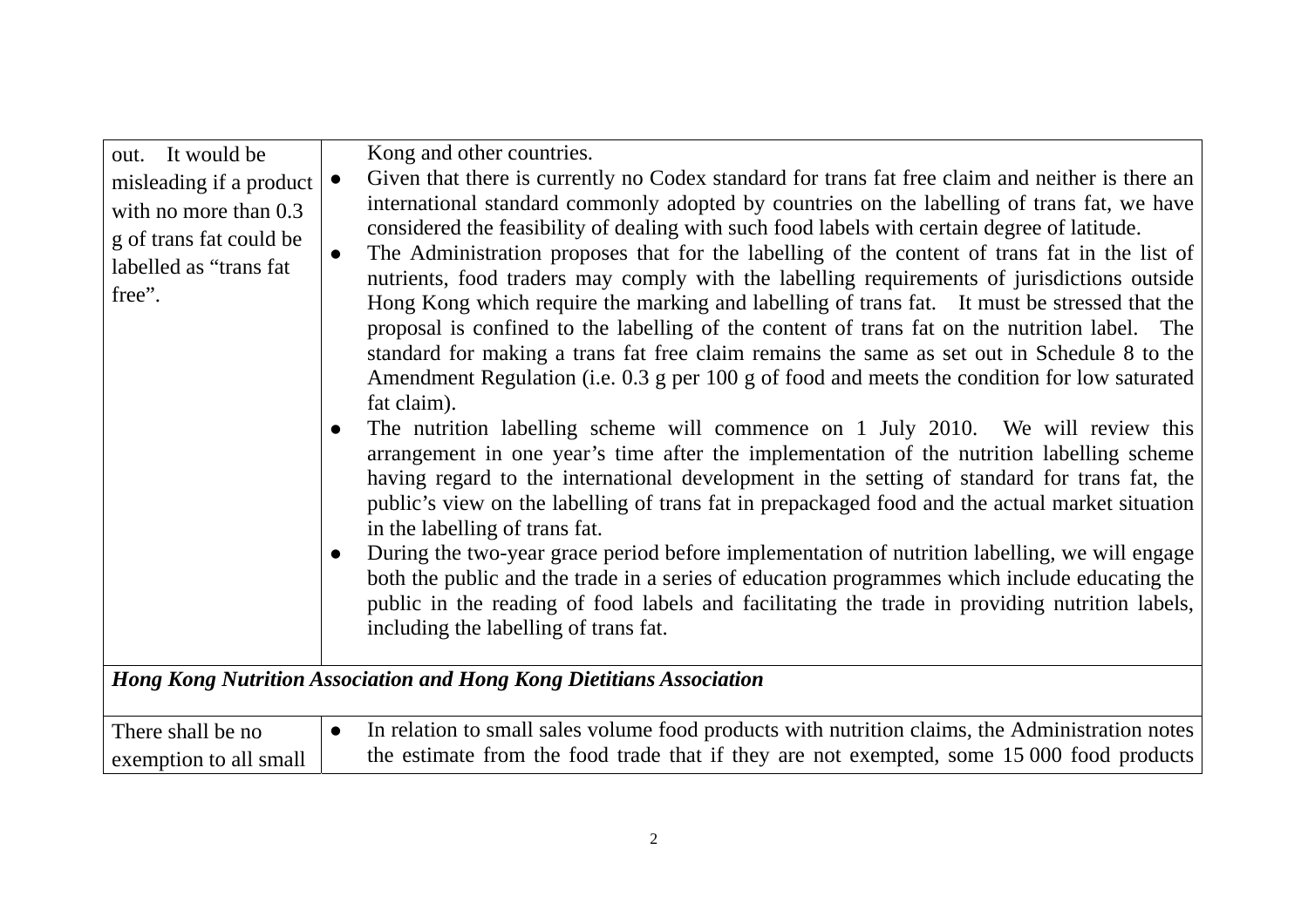| volume food with | might be withdrawn from the market upon implementation of the nutrition labelling                         |
|------------------|-----------------------------------------------------------------------------------------------------------|
| health claims.   | requirements. While the Administration does not concur with such an estimate, we note that                |
|                  | the trade's campaign has aroused concerns from some sectors of the community, who are                     |
|                  | consumers of food imported in small volume with claims, on whether these food might be                    |
|                  | withdrawn. We note that some members of the public are also worried about the possible                    |
|                  | withdrawal of food which they or their family have been relying on due to their special health            |
|                  | need. During the Subcommittee discussions, Members are also particularly concerned about                  |
|                  | the effect of the Regulation on food choice.                                                              |
|                  | Having considered the various views from Members and the concerns expressed by members<br>$\bullet$       |
|                  | of the public, we consider that the needs of the minority sectors of the community should also            |
|                  | be addressed. In view of this, the Administration proposes to exempt food products with low               |
|                  | annual sales volume (i.e. 30 000 units or below) with nutrition claims.                                   |
|                  | Nutrition labelling seeks to assist consumers in making informed food choice. To protect the<br>$\bullet$ |
|                  | interest of consumers, we propose to require these food products to be displayed for sale with            |
|                  | a warning label informing consumers that the nutrition information and nutrition claims of                |
|                  | these products may not comply with Hong Kong laws.                                                        |
|                  | The warning label, in bilingual format, should be securely affixed to or form part of its<br>$\bullet$    |
|                  | container and be displayed in a conspicuous and easily legible manner. With the warning                   |
|                  | label, consumers should exercise their decision whether to buy these products on an informed              |
|                  | basis.                                                                                                    |
|                  | We understand that small volume food products with claims take up about 2.5% of the<br>$\bullet$          |
|                  | prepackaged food market in terms of volume. Through this arrangement, we hope to strike a                 |
|                  | delicate balance between the consumers' right to information and food choice.                             |
|                  | Under the Amendment Regulation, the nutrition labelling scheme will commence on 1 July<br>$\bullet$       |
|                  | 2010. The Administration will review the operation of the warning label arrangement for the               |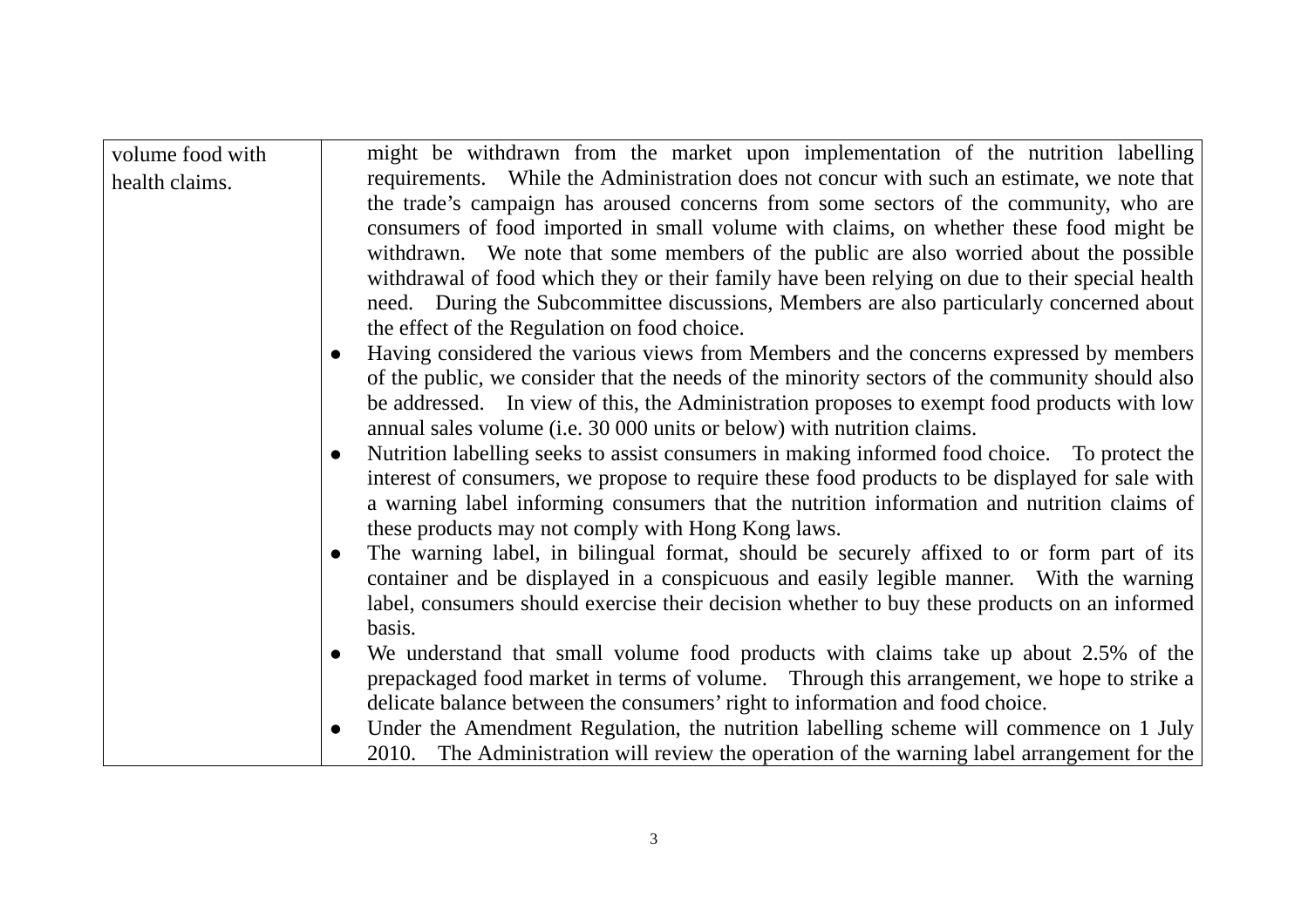|                                                                                                                                                  | small volume exemption products with claims one year after implementation of the nutrition<br>labelling scheme.                                                                                                                                                                                                                                                                                                                                                                                                                                                                                                                                                                                                                                                                                                                                                                                                                                                                                                                                                                                               |
|--------------------------------------------------------------------------------------------------------------------------------------------------|---------------------------------------------------------------------------------------------------------------------------------------------------------------------------------------------------------------------------------------------------------------------------------------------------------------------------------------------------------------------------------------------------------------------------------------------------------------------------------------------------------------------------------------------------------------------------------------------------------------------------------------------------------------------------------------------------------------------------------------------------------------------------------------------------------------------------------------------------------------------------------------------------------------------------------------------------------------------------------------------------------------------------------------------------------------------------------------------------------------|
| The Government<br>should omit nutrient<br>content claim of "zero"<br>trans fat" or "trans fat<br>free"                                           | Under the nutrition labelling scheme, the making of nutrition claims are subject to the<br>$\bullet$<br>conditions of claim specified in Schedule 8 to the Amendment Regulation.<br>In setting the conditions for claims, we have strictly followed the Codex conditions (whenever<br>$\bullet$<br>there is one). For claims that we understand the trade and the public are concerned about, but<br>without Codex conditions, we have made reference to standards in other jurisdictions, in<br>particular those of the Mainland (GB).<br>For trans fat free claim, despite there is no standard in Codex and in the Mainland (GB), we<br>$\bullet$<br>note the trade would very much like to make such claim and the public is also concerned about<br>trans fat in food which has an adverse effect on health.<br>We have set the standard at 0.3g of trans fat per 100g of food plus meeting the "low saturated"<br>$\bullet$<br>fat claim" conditions. In the case of trans fat level, we have tried to strike a delicate balance<br>between the more stringent requirements and the more lax standards. |
| <b>Hong Kong Practising Dietitians Union</b>                                                                                                     |                                                                                                                                                                                                                                                                                                                                                                                                                                                                                                                                                                                                                                                                                                                                                                                                                                                                                                                                                                                                                                                                                                               |
| Full disclosure of<br>nutrient information is<br>of vital importance to<br>consumer right and<br>protection, especially<br>to small volume foods | Please refer to response to Hong Kong Nutrition Association and Hong Kong Dietitians<br>Association.<br>Nutrition labelling seeks to assist consumers in making informed food choice.<br>$\bullet$<br>To protect the interest of consumers, we propose to require food products that are exempted<br>$\bullet$<br>under the small volume exemption scheme to be displayed for sale with a warning label<br>informing consumers that the nutrition information and nutrition claims of these products may<br>not comply with Hong Kong laws. With the warning label, consumers should exercise their                                                                                                                                                                                                                                                                                                                                                                                                                                                                                                           |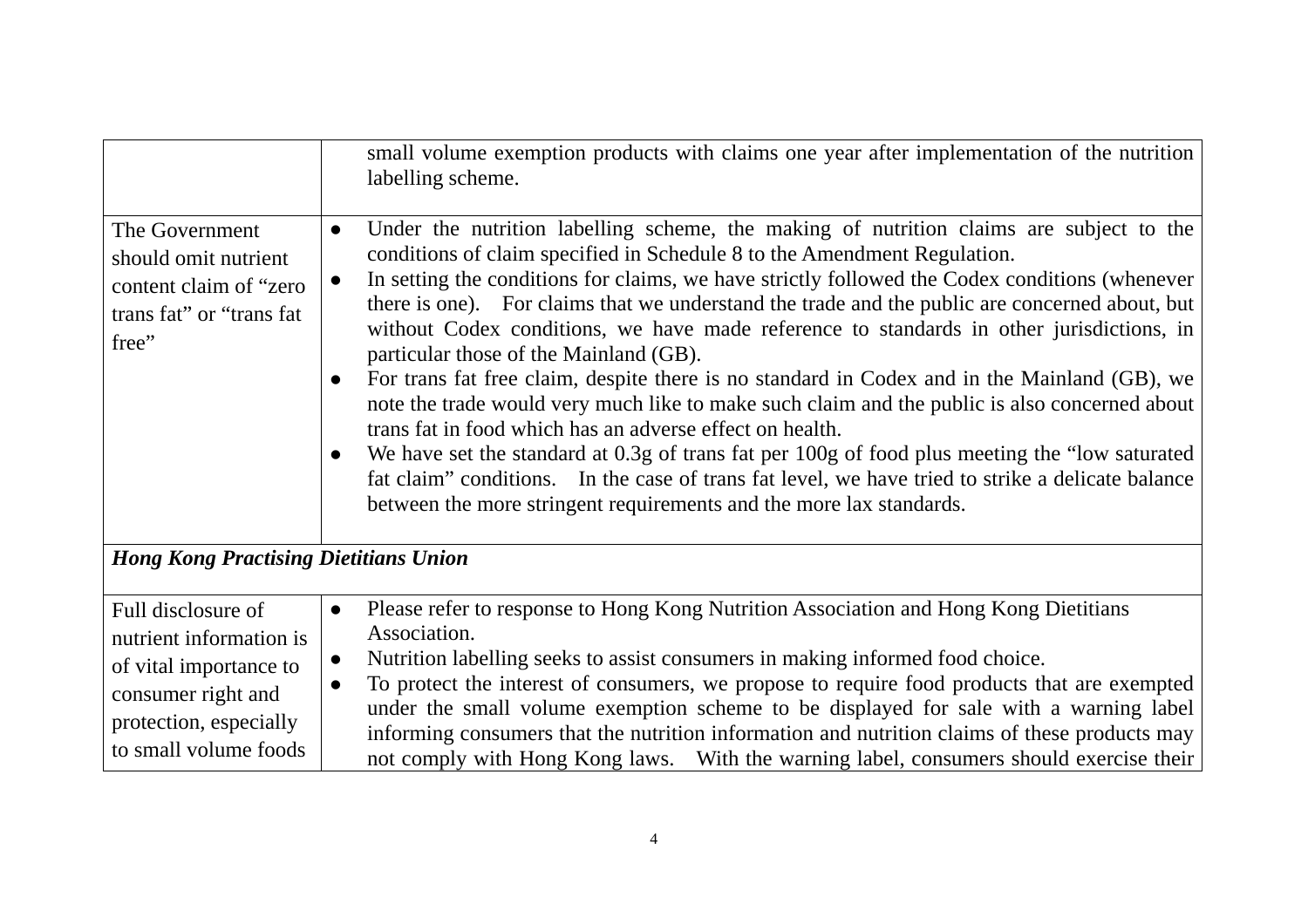| with claims.<br>Warning label is not an<br>acceptable alternative<br>for proper food<br>labelling.                                                                  | decision whether to buy these products on an informed basis.<br>Through this arrangement, we hope to strike a delicate balance between the consumers' right<br>$\bullet$<br>to information and food choice. |
|---------------------------------------------------------------------------------------------------------------------------------------------------------------------|-------------------------------------------------------------------------------------------------------------------------------------------------------------------------------------------------------------|
| Trans fat content of<br>the food should be<br>specified                                                                                                             | Please refer to response to Care for Your Heart.<br>$\bullet$                                                                                                                                               |
| <b>Hong Kong Retail Management Association</b>                                                                                                                      |                                                                                                                                                                                                             |
| Supports the proposal<br>to exempt products<br>that make nutrition<br>claims within the<br>small volume<br>exemption provided<br>that they carry a<br>warning label | Noted.<br>$\bullet$                                                                                                                                                                                         |
| The warning label<br>should state that the                                                                                                                          | The proposed wording of the warning label is -<br>$\bullet$<br><b>HKSARG Warning</b>                                                                                                                        |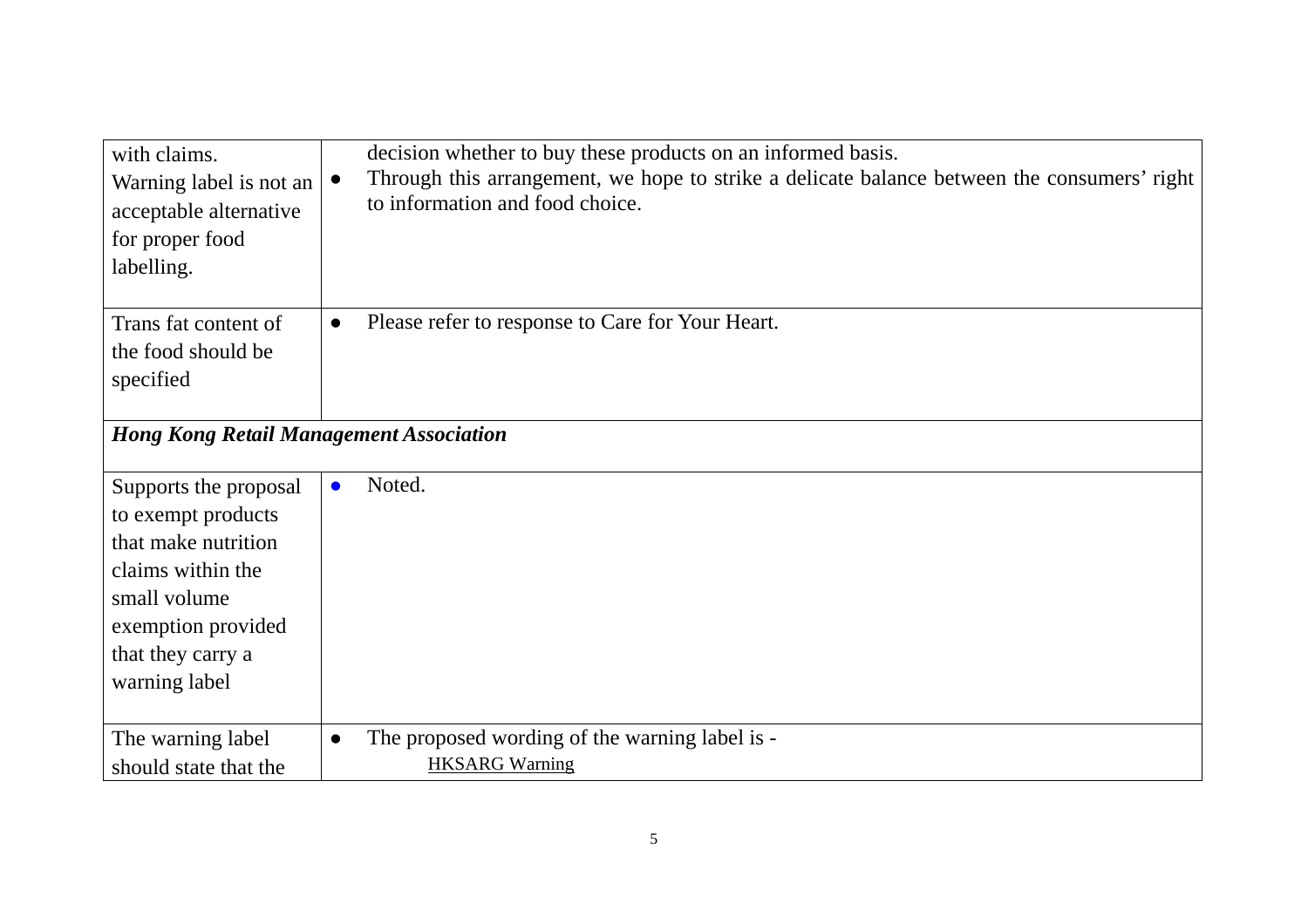| products may not                                                                                                                                                | Nutrition labelling exempted                                                                                                                                                                                                                                                                                                                                                                                                                                                                |
|-----------------------------------------------------------------------------------------------------------------------------------------------------------------|---------------------------------------------------------------------------------------------------------------------------------------------------------------------------------------------------------------------------------------------------------------------------------------------------------------------------------------------------------------------------------------------------------------------------------------------------------------------------------------------|
| comply with Hong                                                                                                                                                | Nutrition label and claims for this product may not comply with Hong Kong laws                                                                                                                                                                                                                                                                                                                                                                                                              |
| Kong's labelling                                                                                                                                                | 香港特區政府忠告                                                                                                                                                                                                                                                                                                                                                                                                                                                                                    |
| regulations (instead of                                                                                                                                         | 此乃豁免營養標籤產品                                                                                                                                                                                                                                                                                                                                                                                                                                                                                  |
| Hong Kong laws)                                                                                                                                                 | 此產品的營養標籤及聲稱未必符合香港法律                                                                                                                                                                                                                                                                                                                                                                                                                                                                         |
|                                                                                                                                                                 | The wordings already specify that the subject matters are the "nutrition label and claims" and<br>there is no need to change the words "Hong Kong laws" to "labelling regulations".                                                                                                                                                                                                                                                                                                         |
| The type size of the<br>warning label should<br>be no more than 8<br>point (instead of 10<br>point)                                                             | The warning label should be displayed in an easily legible manner for consumers' information.<br>$\bullet$<br>We consider that type size 10 for the wordings on the warning label is reasonable.<br>The Administration notes that some food products may have a small total surface area.<br>We<br>$\bullet$<br>therefore propose that for food products with a total surface area of smaller than 200cm <sup>2</sup> , type<br>size 6 could be used for the wordings on the warning label. |
| Proposes to reduce the<br>registration fee for<br>small volume<br>exemption scheme<br>from $$345/\$335$ per<br>product (new<br>application/renewal) to<br>\$50. | Please see response to Hong Kong Suppliers Association.<br>$\bullet$                                                                                                                                                                                                                                                                                                                                                                                                                        |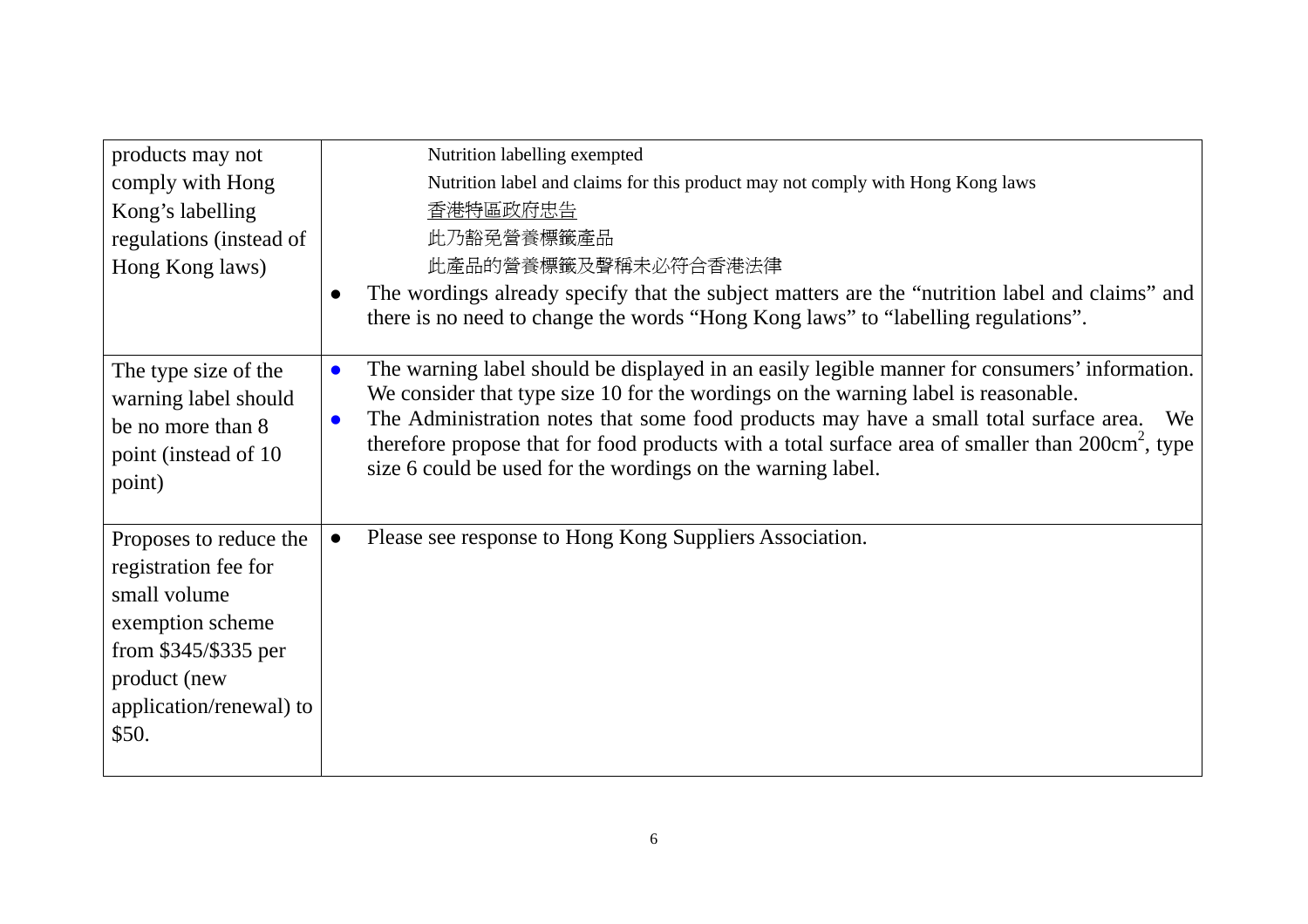| Proposes to extend the                           | Please refer to the response to the Hong Kong Suppliers Association.<br>$\bullet$                 |
|--------------------------------------------------|---------------------------------------------------------------------------------------------------|
| grace period from two                            |                                                                                                   |
| years to three years                             |                                                                                                   |
|                                                  |                                                                                                   |
| <b>Asian Federation of Dietetic Association.</b> |                                                                                                   |
|                                                  |                                                                                                   |
|                                                  |                                                                                                   |
| The proposal to                                  | Please refer to response to Hong Kong Nutrition Association and Hong Kong Dietitians<br>$\bullet$ |
| exempt small volume                              | Association.                                                                                      |
| food products with                               |                                                                                                   |
| nutrition claims                                 |                                                                                                   |
| defeats the purpose of                           |                                                                                                   |
| having nutrition                                 |                                                                                                   |
| claims. The nutrition                            |                                                                                                   |
| label regulation should                          |                                                                                                   |
| provide clear                                    |                                                                                                   |
| information to                                   |                                                                                                   |
| consumers without                                |                                                                                                   |
| letting them to guess                            |                                                                                                   |
| what is healthy or not                           |                                                                                                   |
| healthy. Any                                     |                                                                                                   |
| products with a claim                            |                                                                                                   |
| should have a nutrition                          |                                                                                                   |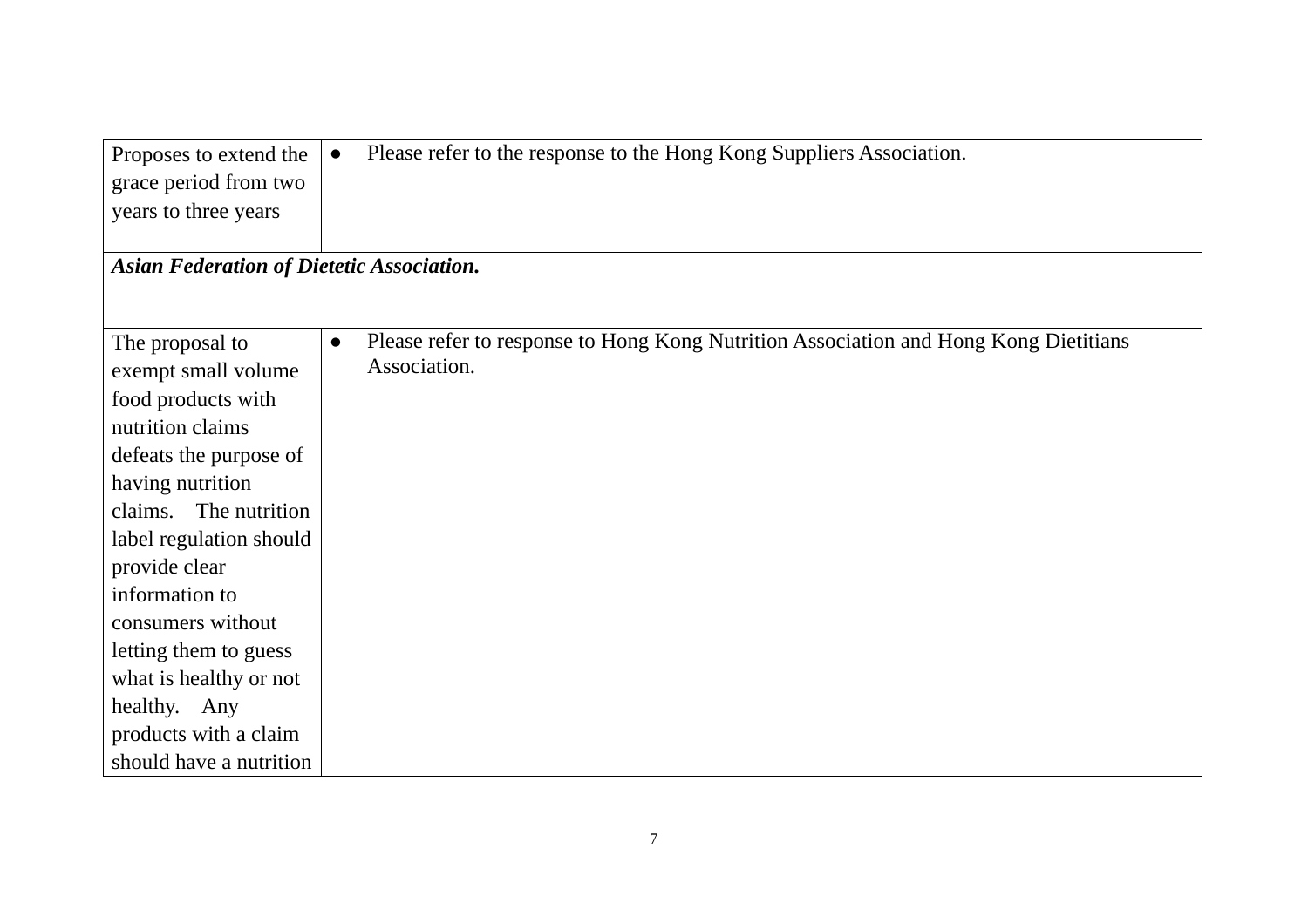| label and this should    |                                                                                                                                                                          |
|--------------------------|--------------------------------------------------------------------------------------------------------------------------------------------------------------------------|
| apply to all products    |                                                                                                                                                                          |
| without exemption.       |                                                                                                                                                                          |
|                          |                                                                                                                                                                          |
| Allowing food            | Please refer to response to Care for Your Heart.<br>$\bullet$                                                                                                            |
| products containing      |                                                                                                                                                                          |
| trans fat to be labelled |                                                                                                                                                                          |
| as "0 g of trans fat"    |                                                                                                                                                                          |
| may mislead              |                                                                                                                                                                          |
| consumers to consume     |                                                                                                                                                                          |
| more of the product      |                                                                                                                                                                          |
| thinking that they do    |                                                                                                                                                                          |
| not have any trans fat   |                                                                                                                                                                          |
|                          |                                                                                                                                                                          |
| For those products       | For core nutrients, the exact amount of the nutrient must be labelled.<br>$\bullet$                                                                                      |
| using % of Nutrient      | If a nutrition claim is made, the exact amount of the nutrient (whether it is core or non core<br>$\bullet$<br>nutrient) must also be labelled for consumers' reference. |
| <b>Reference Value</b>   | As the NRV of different countries vary, it will not provide consumers with a useful reference if<br>$\bullet$                                                            |
| (NRV), the NRV level     | only a percentage of NRV for the core or claimed nutrient is labelled. We therefore only                                                                                 |
| should be stated.        | accept using % of NRV for non-core and non-claimed nutrient.                                                                                                             |
|                          |                                                                                                                                                                          |
| Propose to include       | The Codex Guidelines recommend that when nutrition label is applied, it should include<br>$\bullet$                                                                      |
| potassium, calcium       | declarations of energy, protein, carbohydrates and fat, and any other nutrients which are                                                                                |
|                          | considered to be relevant for maintaining a good nutritional status in the population concerned.                                                                         |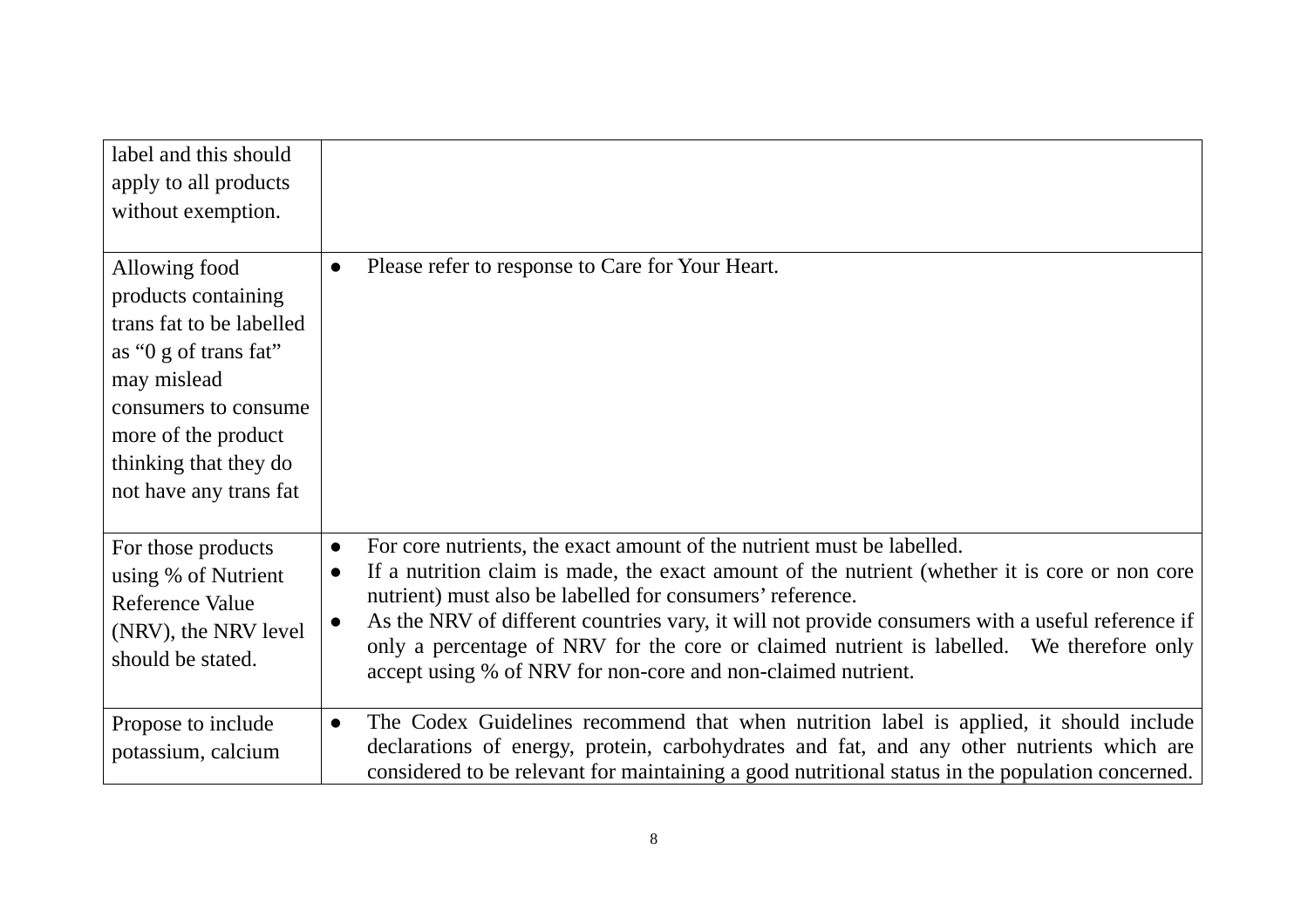| and phosphorus in the<br>nutrition labelling<br>regulation                                                                                                                                                                                             | Having considered the views of the various stakeholders, we consider that a " $1+7$ " nutrition<br>$\bullet$<br>labelling requirement is appropriate for Hong Kong's needs.                                                                                                                                                                                                                      |
|--------------------------------------------------------------------------------------------------------------------------------------------------------------------------------------------------------------------------------------------------------|--------------------------------------------------------------------------------------------------------------------------------------------------------------------------------------------------------------------------------------------------------------------------------------------------------------------------------------------------------------------------------------------------|
| <b>Rainbow Asset</b>                                                                                                                                                                                                                                   |                                                                                                                                                                                                                                                                                                                                                                                                  |
| Do not want to<br>transfer the cost of the<br>small volume<br>exemption to<br>consumer and<br>stimulate further price<br>inflations in Hong<br>Kong. Predicts it<br>would further<br>slaughter the already<br>thin profit margin of<br>many businesses | Please refer to the response to the Hong Kong Suppliers Association.<br>$\bullet$                                                                                                                                                                                                                                                                                                                |
| The warning label is<br>an extra cost for<br>businesses.                                                                                                                                                                                               | Nutrition labelling seeks to assist consumers in making informed food choice.<br>$\bullet$<br>To protect the interest of consumers, we propose to require food products that are exempted<br>$\bullet$<br>under the small volume exemption scheme to be displayed for sale with a warning label<br>informing consumers that the nutrition information and nutrition claims of these products may |